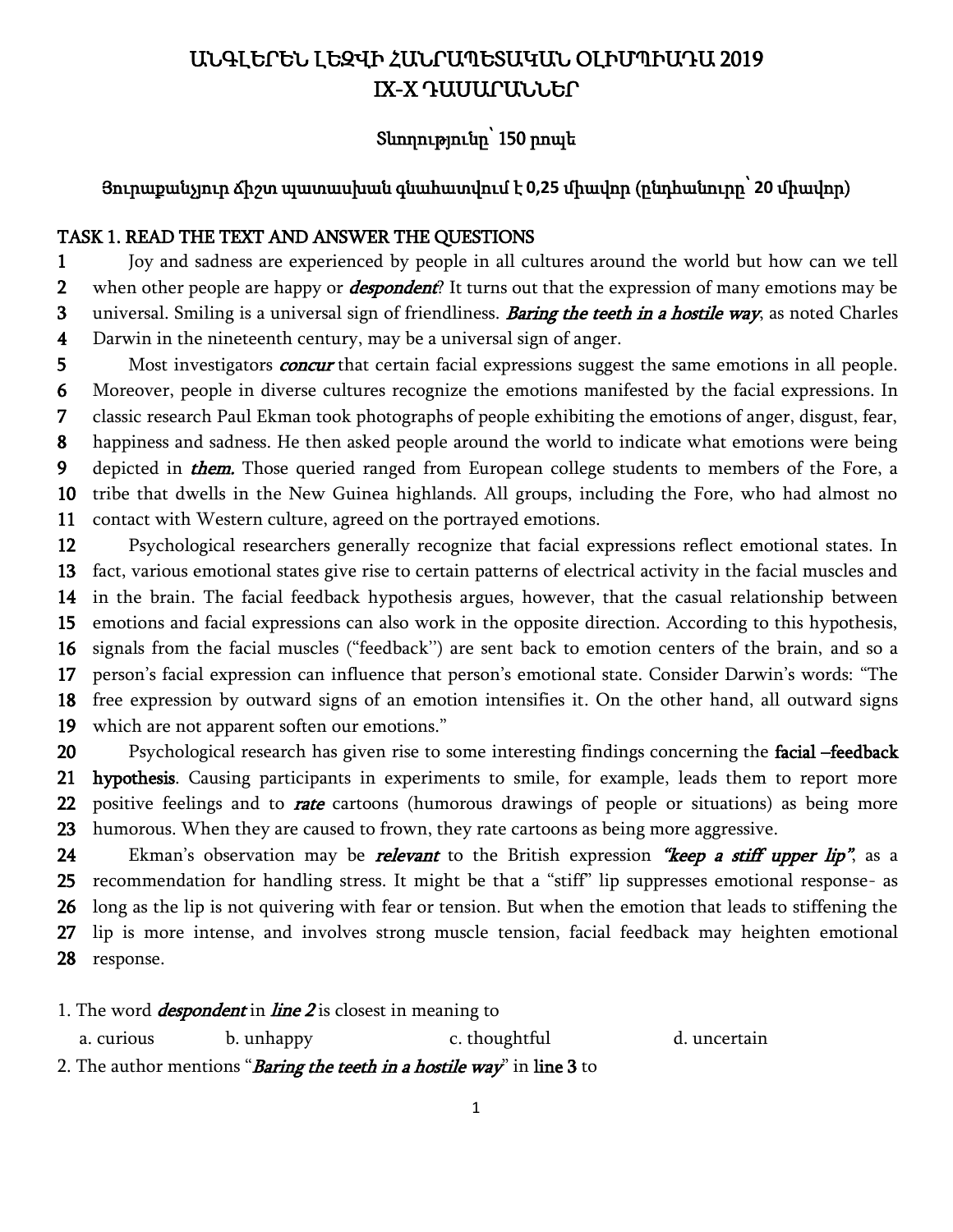- a. differentiate one possible meaning of a particular facial expression from other meanings of it
- b. support Darwin's theory of evolution
- c. provide an example of a facial expression whose meaning is widely understood
- d. contrast a facial expression that is easily understood with other facial expressions
- 3. The word *concur* in *line*  $5$  is closest in meaning to
	- a. Estimate b. agree b. expect d. understand
- 4. The word *them* in *line* 9 refers to
	- a. Emotions b. people c. photographs d. cultures
- 5. According to paragraph 2, which of the following was true of the Fore people of New Guinea?
	- a. They did not want to be shown photographs.
	- b. They were famous for their story-telling skills.
	- c. They knew very little about Western culture.
	- d. They did not encourage the expression of emotions.
- 6. According to paragraph 3, what did Darwin believe would happen to human emotions that were not expressed?
	- a. They would become less intense.
	- b. They would last longer than usual.
	- c. They would cause problems later.
	- d. They would become more negative.
- 7. According to paragraph 4, which of the following supported the *facial-feedback hypothesis*?
	- a. The reactions of people in experiments to cartoons
	- b. The tendency of people in experiments to cooperate
	- c. The release of neurotransmitters by people during experiments
	- d. The long-term effects of repressing emotions
- 8. The word *rate* in *line 22* is closest in meaning to
	- a. consider b. reject c. draw d. want
- 9. The word relevant in *line*  $24$  is closest in meaning to

a. contradictory b. confusing c. dependent d. applicable

10. According to paragraph 5, *stiffening the upper lip* may have which of the following effects?

- a. It first suppresses stress, then intensifies it.
- b. It may cause fear and tension in those who see it.
- c. It can damage the lip muscles.
- d. It may either heighten or reduce emotional response.

## TASK 2. PUT THE VERBS IN BRACKETS INTO THE CORRECT ACTIVE OR PASSIVE FORM

When Jane returned to her native city after four years at the University she (1) (understand) that many things (2) \_\_\_ (change). The first night at home she (3) \_\_\_ (go) for a walk accompanied by a friend of hers. The girls (4) \_\_\_ (see) many people having walks with their children. 'Look!' Jane suddenly (5) \_\_\_ (cry). 'A new bridge (6) \_\_\_ (appear) here! When (7) \_\_\_ it \_\_\_\_ (build)?' Jane's friend said, ''It is our new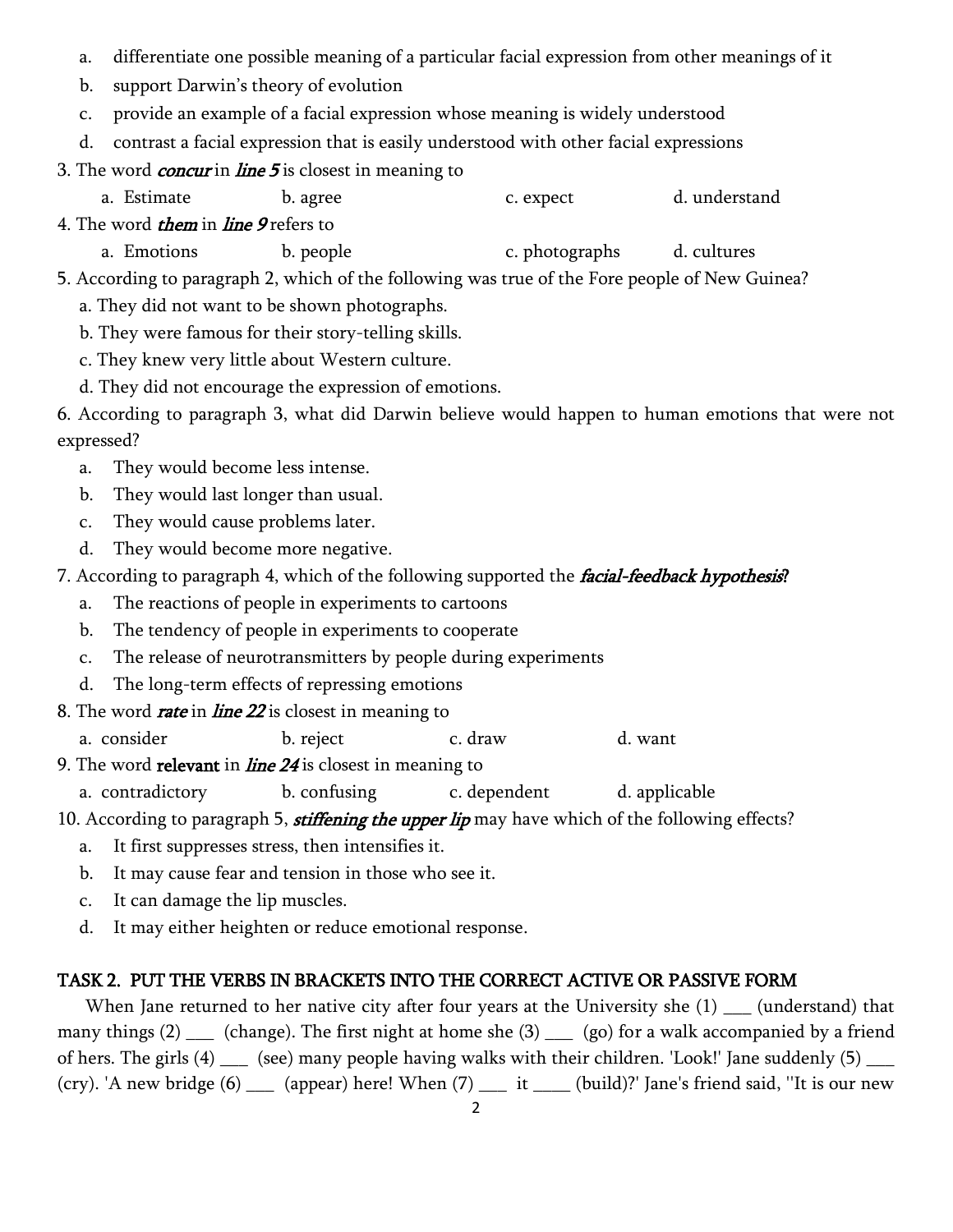MP's policy. They (8) \_\_\_ (build) a lot of new things at the moment. \_\_\_ you (9) \_\_\_ (remember) Mr Perking's barn? A new garage  $(10)$  \_\_\_ (build) in its place. It  $(11)$  \_\_\_ (finish) yet, but I think when they  $(12)$  (finish) it, it  $(13)$  (be) the biggest garage in the city'. She  $(14)$  (remember) how oldfashioned her city (15) \_\_\_\_ (be) before and realized she liked the changes she had seen.

### TASK 3. CHOOSE THE CORRECT VARIANT FROM THE OPTIONS GIVEN IN BRACKETS

As we begin the new century – and the millennium-we are  $1$ (witnessing/ faced/ coming down) astounding changes brought on by a new technology. For the last two centuries, the Industrial Revolution 2(had shaped/ was shaped/ has shaped) our society, dictating the kinds of work people do and how we think about the world.

The technological transformation promises to make our world 3(to change/ change/to changing), as the Industrial Revolution once 4(had/was/did). The technology that will define the coming century is based on information: the computer and 5(relative/related/relations) technology, including the Internet, facsimile machines, cellular phones, and satellite communications. The fact that we already use shorthand names for these devices- the "net," fax", "cell phone", and "dish"-suggests how quickly they have become 6(an/-/any) established part of our lives.

When computers 7(become/ will become/had become) more 8(numeral/numerous/numberous) –as well as more powerful, smaller, and more portable-they will write the rules of social life in the twenty-first century. Familiarity with computers is  $9$ (much/ far more/ further much) common among younger members of our society than older generations.

What is the essence of the new 10(information /informational/informative) technology? First, and most important, new information technology changes the kind of work people do. Yesterday's industrial technology empowered people 11(to create/creating/created) more and more things: such technology leads us 12(to work/working/work) with ideas, creating and manipulating symbols. The Industrial Age 13(was **representing /had been represented/was represented)** by the factory assembly line, with workers toiling to make steel or to assemble cars. But the typical worker in the Information Age peers 14(on/to/at) a computer screen, entering data, writing, calculating, drawing or designing.

New technology is changing nearly every dimension of our lives. Do you think people who lived 50 years ago would have believed all that was possible 15(if they were told/if they had been told/if they had told).

#### TASK 4. FIND THE ODD WORD

- 1. Small, individual dried flowers can also be used up to make lovely designs on greetings cards.
- 2. He was put on trial, which may or may not have been fair, and he was been condemned to death.
- 3. The authorities in Portugal at the time tended to explain things according to their religious beliefs as well as and their knowledge of the world.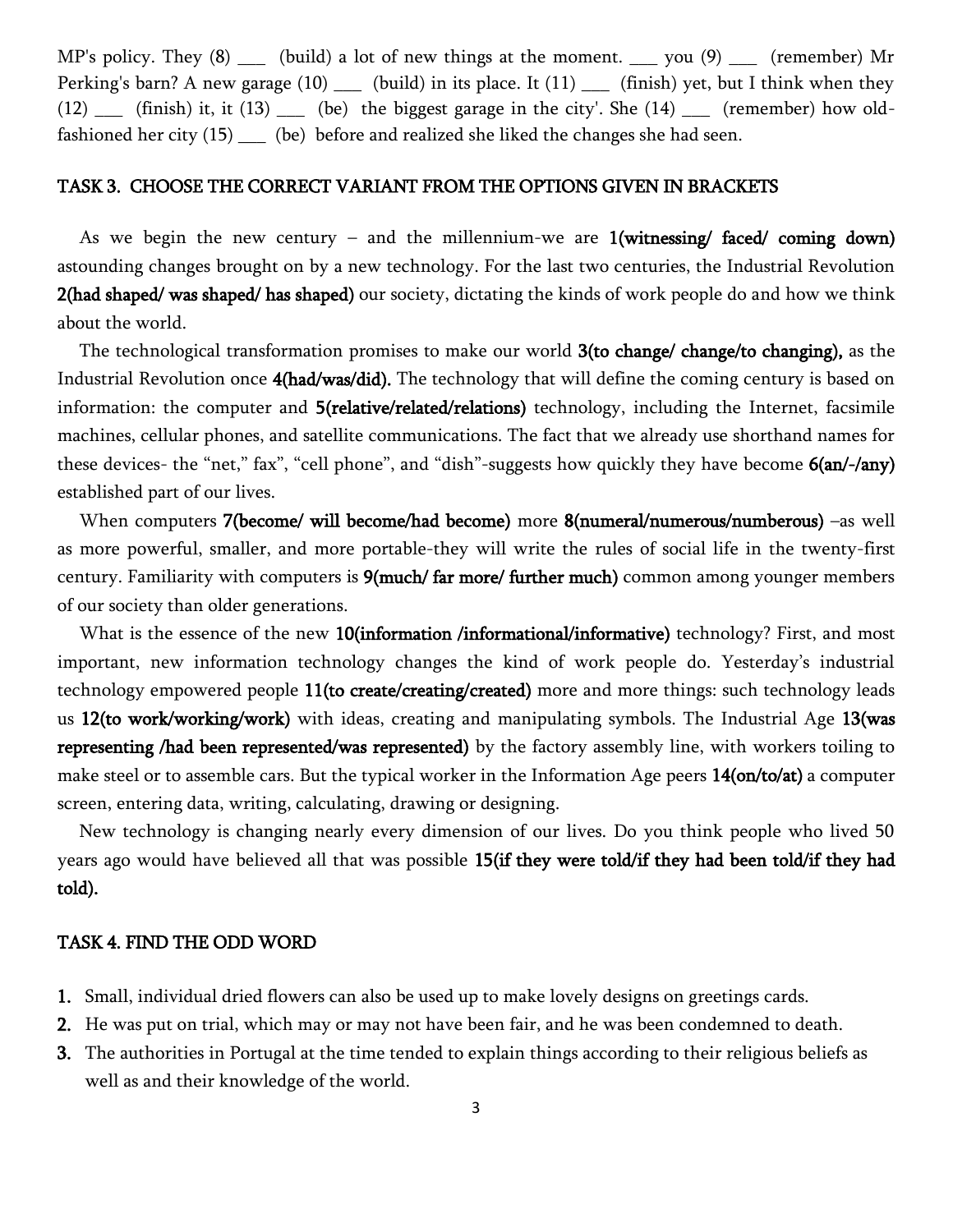- 4. My book is different from than yours because mine has a vocabulary section at the bottom of each page, and yours has one in the back.
- 5. Some of the people were standing in the street watching at the parade, while others were singing songs.
- 6. Alice has been taking on drama lessons for three years though she has been interested in acting since she was five.
- 7. However much the teacher tried to explain Geography you still did not grasp even though the basics.
- 8. Maradona was, as everyone knows it, a great player but he got involved in drugs and was excluded from the 1994 World Cup after he failed a drugs test.
- 9. It grew more richer and richer in the sixteenth century and welcomed free thinkers and refugees from Switzerland, Italy and France.
- 10. Let Nancy and her to make all the plans for the party, and you and I will provide the refreshments and entertainment.

### TASK 5.CHOOSE THE RIGHT WORD FORM

It's a (1) \_\_\_\_\_ idea for children to do some cooking at an early age. Generally (2) \_\_\_\_\_, most children can't wait to help in the kitchen and love getting involved in the (3) \_\_\_\_\_ of their meals. They should be  $(4)$  \_\_\_\_\_ to do so, and care should be taken to  $(5)$  \_\_\_\_\_ they enjoy the experience. It is important to show them how to do things (6) \_\_\_\_\_ but they shouldn't be criticized too much. Although the finished result may not be quite to your (7) \_\_\_\_\_\_ the young cook will undoubtedly find it the (8) \_\_\_\_\_\_ food he or she has ever eaten.

Kitchens can, of course, be (9) \_\_\_\_\_ places and so the absolute (10) \_\_\_\_\_ of keeping an eye on children at all times is vital.

| 1.  | a) marvel    | b) marvellous  | c) marvelled    | d) marvellously |
|-----|--------------|----------------|-----------------|-----------------|
| 2.  | a) speaking  | b) spoken      | c) speak        | d) speaker      |
| 3.  | a) prepare   | b) prepared    | c) unprepared   | d) preparation  |
| 4.  | a) courage   | b) encouraged  | c) courageously | d) discouraged  |
| 5.  | a) sure      | b) surely      | c) ensure       | d) sureness     |
| 6.  | a) correctly | b) correct     | c) incorrect    | d) incorrectly  |
| 7.  | a) likely    | b) liking      | c) unlikely     | d) likeness     |
| 8.  | a) tasteful  | b) tasteless   | c) tastiest     | d) distasteful  |
| 9.  | a) danger    | b) endanger    | c) dangerously  | d) dangerous    |
| 10. | a) important | b) importantly | c) unimportant  | d) importance   |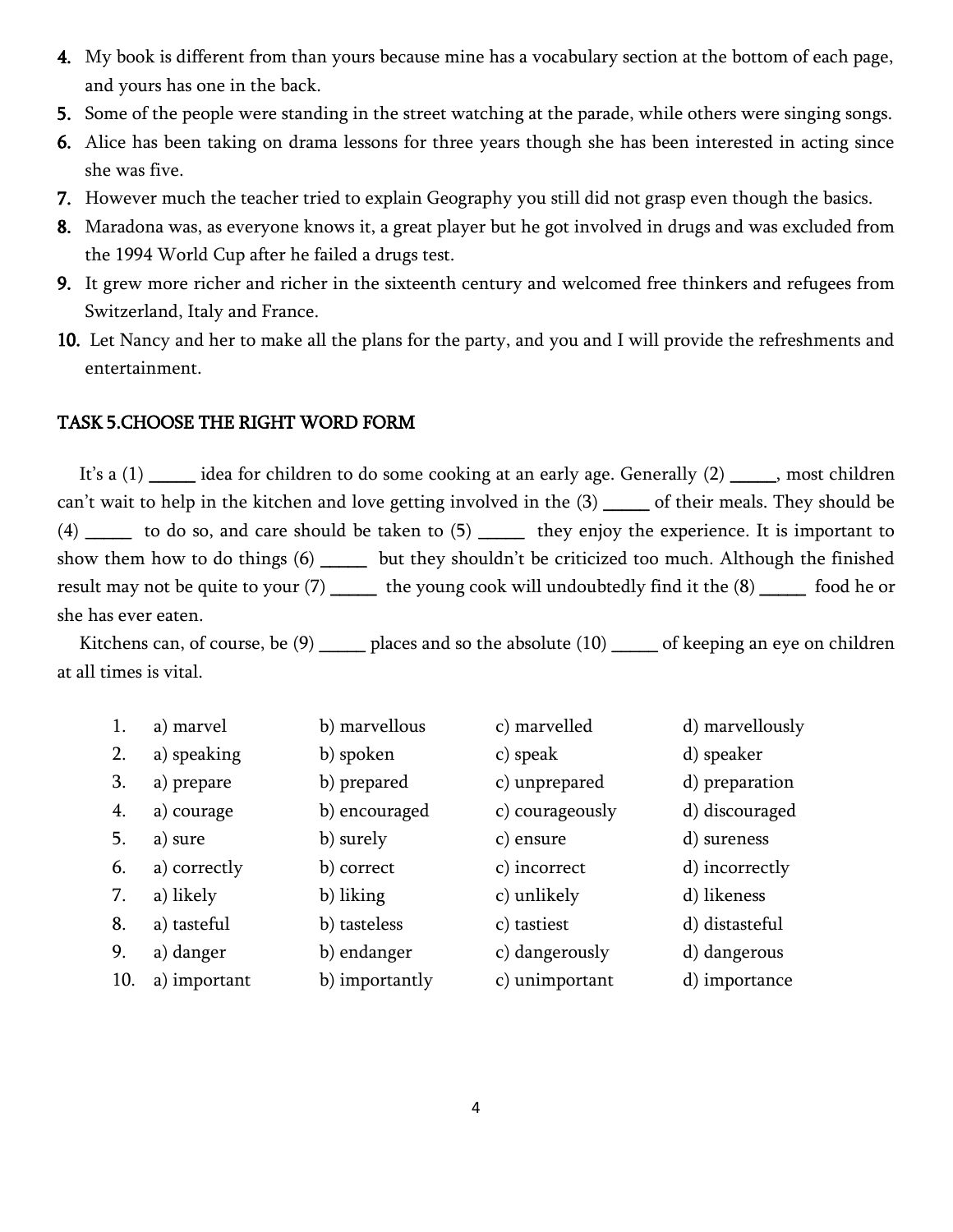### TASK 6. CHOOSE THE ANSWER CHOICE THAT BEST DEFINES THE WORD IN CAPITAL LETTERS

| 1. TO MODIFY                               |                      |                                 |                                           |  |  |
|--------------------------------------------|----------------------|---------------------------------|-------------------------------------------|--|--|
| A. to correct                              | B. to observe        | C. to change                    | D. to pronounce                           |  |  |
| 2. TO PRECEDE                              |                      |                                 |                                           |  |  |
| A. to capture                              | B. to come closer    | C. to come before               | D. to quote                               |  |  |
| 3. DECEPTIVE                               |                      |                                 |                                           |  |  |
| A. misleading                              | B. strict            | C. regretful                    | D. missing                                |  |  |
| <b>4. TO INITIATE</b>                      |                      |                                 |                                           |  |  |
| A. to investigate                          | B. to begin          | C. to shine                     | D. to wake                                |  |  |
| <b>5. NUMEROUS</b>                         |                      |                                 |                                           |  |  |
| A. broken                                  | B. many              | C. successful                   | D. poor                                   |  |  |
| <b>6. TO CONFESS</b>                       |                      |                                 |                                           |  |  |
| A. to save money                           | B. to argue or fight | C. to misbehave                 | D. to tell the truth                      |  |  |
| 7. TO ORIGINATE                            |                      |                                 |                                           |  |  |
| A. to exercise or train                    | B. to rest or relax  |                                 | C. to start or begin D. to get old or age |  |  |
| 8. TO CHEAT                                |                      |                                 |                                           |  |  |
| A. to move very quickly B. to hurt someone |                      |                                 | C. to break the rules D. to end something |  |  |
| 9. TIDY                                    |                      |                                 |                                           |  |  |
| A. harmful and dangerous                   |                      | B. jealous and mean             |                                           |  |  |
| C. clean and neat                          |                      | D. broken and damaged           |                                           |  |  |
| 10. INJURY                                 |                      |                                 |                                           |  |  |
| A. something that weighs a lot             |                      | B. something that is pretty     |                                           |  |  |
| C. something that comes from nature        |                      | D. something that hurts someone |                                           |  |  |

## TASK 7. FIND THE SYNONYM OF THE FOLLOWING WORDS IN CAPITALS

|                                                                  | 1. The whole excursion took APPROXIMATELY ten hours. |              |             |                        |  |  |  |
|------------------------------------------------------------------|------------------------------------------------------|--------------|-------------|------------------------|--|--|--|
| A) apparently                                                    | B) respectively                                      | C) precisely | D) exactly  | E) about               |  |  |  |
| 2. All the local residents spent that AWFUL night in the school. |                                                      |              |             |                        |  |  |  |
| A) awkward                                                       | B) insignificant                                     | C) terrible  | D) average  | E) authentic           |  |  |  |
| 3. The man was staring at him, and the boy began to TREMBLE.     |                                                      |              |             |                        |  |  |  |
| $A)$ find                                                        | B) move                                              | C) shiver    | D) share    | E) escape              |  |  |  |
| 4. There was something CRUEL in his voice.                       |                                                      |              |             |                        |  |  |  |
| A) strange                                                       | B) severe                                            | $C$ ) funny  | D) fresh    | E) worry               |  |  |  |
| 5. You've made 2 BAD MISTAKES in your test.                      |                                                      |              |             |                        |  |  |  |
| A) wrong things                                                  | B) blunders                                          | C) misprints | D) an error | E) slips of the tongue |  |  |  |